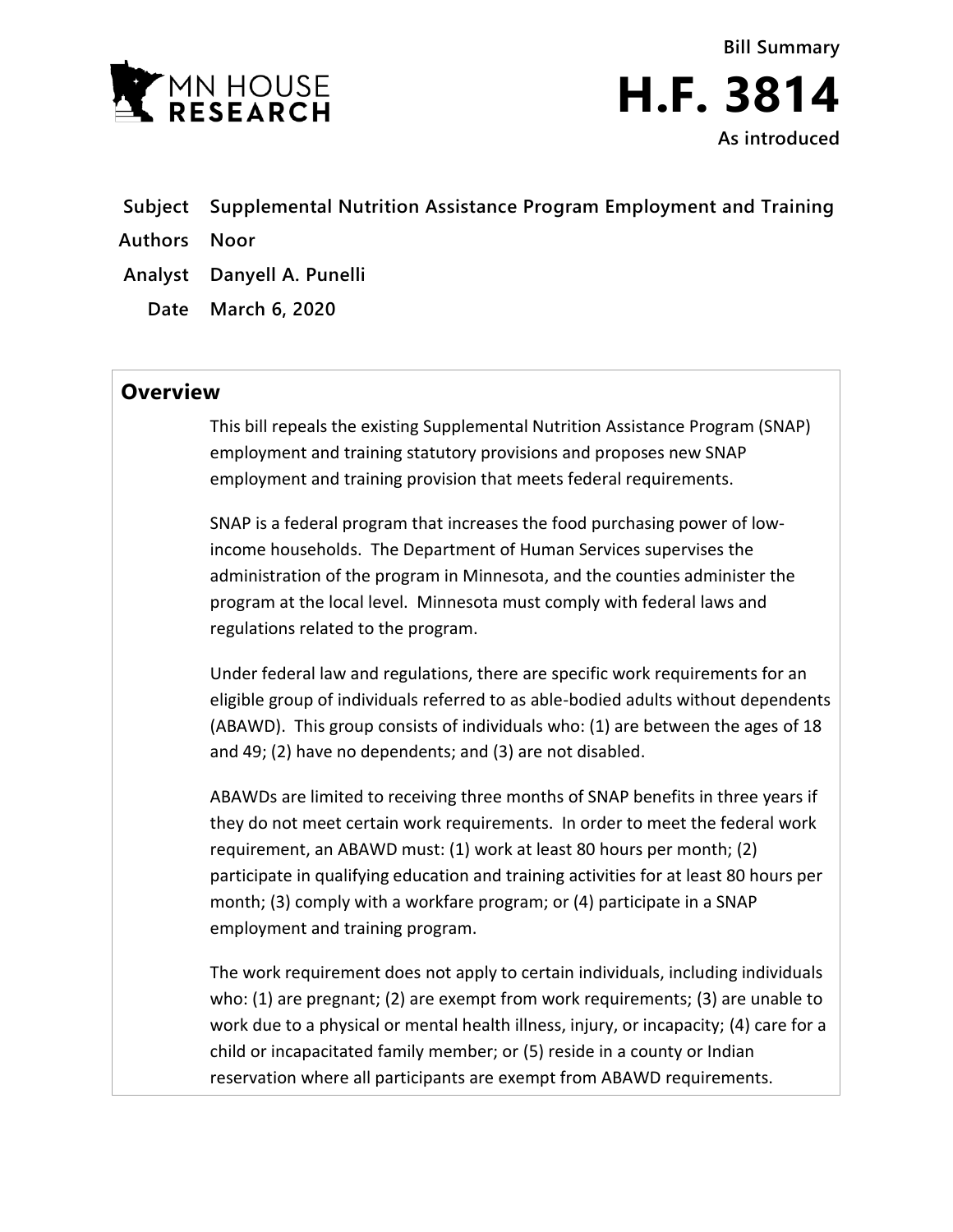# **Summary**

### **Section Description**

#### $\mathbf{1}$ **SNAP employment and training.**

Amends § 256D.051, by adding subd. 20. Requires the commissioner to: (1) implement a SNAP employment and training program that meets federal participation requirements; and (2) operate a SNAP employment and training program in which SNAP recipients elect to participate. Requires nonexempt SNAP participant who do not meet federal SNAP work requirements to participate in an employment and training program in order to receive SNAP assistance beyond the time limit. Allows the commissioner to contract with third-party providers for SNAP employment and training services. Provides an August 1, 2020, effective date.

#### $\overline{2}$ **County and tribal agency duties.**

Amends § 256D.051, by adding subd. 21. Requires county or tribal agencies that administer SNAP to inform adult SNAP recipients about employment and training services and providers in the recipient's area. Allows county or tribal agencies that administer SNAP to subcontract with a public or private entity approved by the commissioner to provide SNAP employment and training services. Provides an August 1, 2020, effective date.

#### 3 **Duties of commissioner.**

Amends § 256D.051, by adding subd. 22. Lists duties the commissioner must perform, including: (1) disbursing money allocated and reimbursed for SNAP employment and training services to county, tribal, and contracted agencies; (2) coordinating with the commissioner of employment and economic development to deliver employment and training services statewide; and (3) working in partnership with counties, tribes, and other agencies to enhance the reach and services of a statewide SNAP employment and training program. Provides an August 1, 2020, effective date.

#### $\overline{4}$ **Participant duties.**

Amends § 256D.051, by adding subd. 23. Requires nonexempt SNAP recipients to meet federal SNAP work requirements to receive SNAP assistance beyond the time limit, unless the recipient resides in an area covered by a time-limit waiver. Provides an August 1, 2020, effective date.

#### 5 **Program funding.**

Amends § 256D.051, by adding subd. 24. Except for funds allocated for state program development and administrative purposes, requires the federal SNAP employment and training allocation to be disbursed to counties and tribes that administer SNAP based on a formula determined by the commissioner that includes but is not limited to the county or tribe's proportion of adult SNAP recipients as compared to the statewide total. Requires federal funds received as reimbursement for SNAP